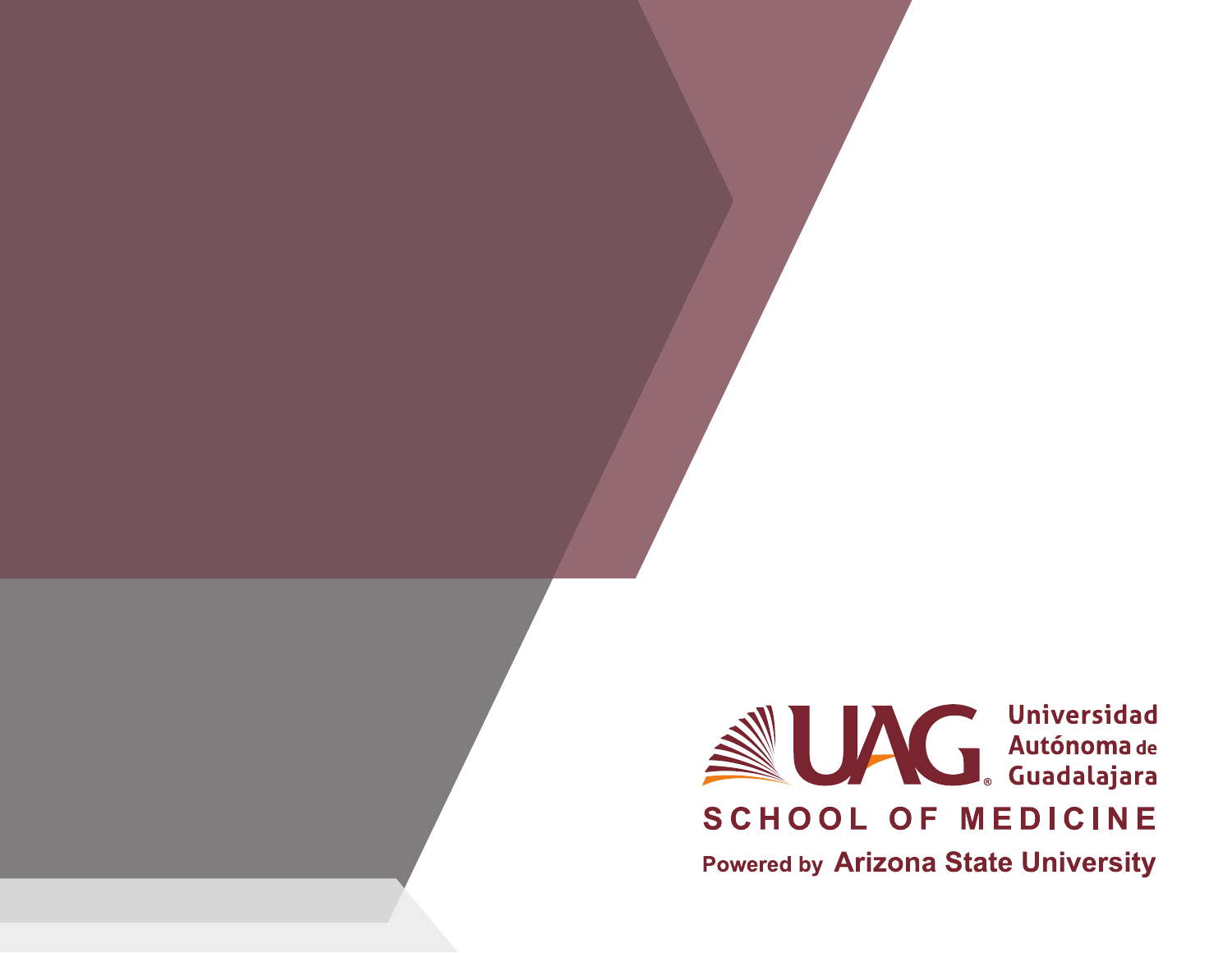### **GOAL AND COMPETENCIES**

Universidad Autónoma de Guadalajara, School of Medicine focuses on training and providing future physicians with an excellent medical background to promote quality healthcare. Our students are educated with skills and abilities that will help them meet the challenges of personal and community health through acquisition of knowledge, generating abilities, research, and the basic transcending values. These are focused on promoting healthy habits, disease prevention, prompt diagnoses and adequate training done in a national and international context wherein one must take responsibility and maintain social involvement.

We seek to ensure that our graduates have the necessary professional competency to provide comprehensive healthcare with scientific fundamentals while giving them the opportunity to continue with their graduate and research studies, constantly updating courses to keep up with progress in the medical field.

A consistent standard of care is imperative for quality healthcare to occur. It provides patients with a comfort level and sense of expectation for diagnosis and treatment. It also allows physicians to streamline their collaboration, being confident that all medical providers are subscribing to the same guidelines and protocols. Which is why throughout the medical education at Universidad Autónoma de Guadalajara, School of Medicine you will find that the following 8 competencies are prevalent all throughout your curriculum and will guide students into becoming physicians that believe in their essential role as a healer:

- Patient Care
- Medical Knowledge
- Practice-Based Learning & Improvement
- Interpersonal Communication Skills
- Ethics & Professionalism
- Systems-Based Practice
- Interdisciplinary Collaboration
- Attention to the Community

# **RESIDENCY MATCH**

The goal of students after completion of the School of Medicine program, is to apply and be accepted into a residency position to continue with their medical education. The residency application process takes place from August to March of the following year. Students will apply for the match process through ERAS and the NRMP.

The Electronic Residency Application Service (ERAS) streamlines the residency application process for applicants, their Designated Dean's Offices, Letter of Recommendation authors, and program directors. ERAS includes individual-but-connected applications developed to serve the needs of each user group involved in the application process and provide impartial, confidential transmission of applications to programs.

The National Resident Matching Program (NRMP) is a private, non-profit organization established in 1952 at the request of medical students to provide an orderly and fair mechanism for matching the preferences of applicants for U.S. residency positions with the preferences of residency program directors.

To be eligible to begin residency students must have completed the school of medicine program, have passing marks on STEP 1 and STEP 2 of the United States Medical License Exams (USMLE) and be certified by the Educational Council for Foreign Medical Graduates (ECFMG).

Universidad Autónoma de Guadalajara, School of Medicine graduates obtain training positions in a multitude of specialties, most notably Family Medicine, Internal Medicine, Pediatrics, Obstetrics & Gynecology, Psychiatry, and Emergency Medicine.

# **APPROVALS AND ACCREDITATIONS**

### **U.S. Department of Education Approval**

Through the National Committee in Foreign Medical Education and Accreditation (NCFMEA), the U.S. Department of Education has determined that COMAEM's (Mexican Council for the Accreditation of Medical Education) is comparable to the Liaison Committee for Medical Education (LCME) process. This determination grants Universidad Autónoma de Guadalajara, School of Medicine Title IV approval, authorizing the University to provide financial assistance to students in the form of Federal Loans.

### **Mexican Republic Senate Recognition**

Universidad Autónoma de Guadalajara was recognized by the Mexican Senate for "the valuable endeavor performed by the Universidad Autónoma de Guadalajara, the first private university in Mexico, in the education arena in the significant area of the national education system"

#### **Government of Mexico**

Universidad Autónoma de Guadalajara is fully recognized and approved by the government of Mexico to confer the medical degree upon students who fulfill the University's admissions requirements and complete the prescribed curriculum.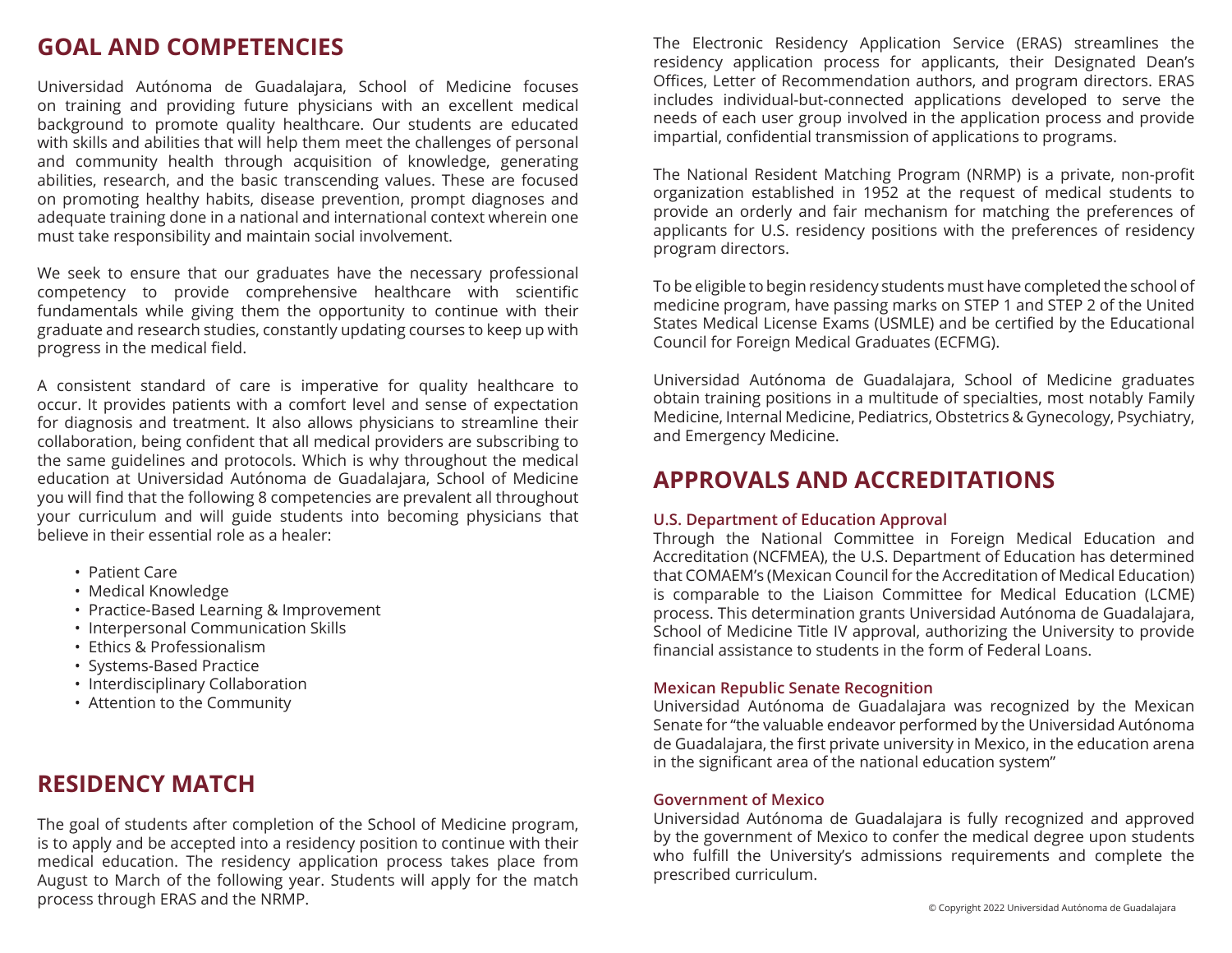Universidad Autónoma de Guadalajara, School of Medicine is fully accredited by the Mexican Council for the Accreditation of Medical Education (COMAEM). A body that is endorsed by the Council for the Accreditation of Higher Education (COPAES), the Ibero-American Network for Quality Assurance in Higher Education (RIACES), the World Federation of Medical Education and The National Committee on Foreign Medical Education and Accreditation (NCFMEA).

### **The United States. The world**

Our medical program is approved for clinical training in clinical centers and affiliated hospitals in the United States. UAG has affiliation agreements and partnerships with an ever expanding list of 100 hospitals in Mexico and the US and its territories.

#### **World Federation for Medical Education (WFME) and the Foundation for Advancement of International Medical Education and Research (FAIMER)**

Universidad Autónoma de Guadalajara, School of Medicine is listed in the New World Health Directory, which defines a "medical school" as an educational institution that provides a complete or full program of instruction leading to a basic medical qualification; that is, a qualification that permits the holder to obtain a license to practice as a medical doctor or physician.

*Visit: https://www.uag.edu/about/recognitions-approvals*

# **UNIVERSIDAD AUTONOMA DE GUADALAJARA, SCHOOL OF MEDICINE**

The University is proud to be thoroughly Mexican and, at the same time, to emphasize its orientation to international education. UAG has some of the best educational facilities in the country, covering an area of more than 10 million square feet, distributed in various campi across Guadalajara: Main Campus (C.U.), the Institute of Biological Sciences and the Health Sciences Campus.

Universidad Autónoma de Guadalajara has always been distinguished among Mexican universities by its long and fruitful participation in international education initiatives, which are coordinated and supported by its International Programs Office (DPI), which is the main link between the UAG and many international institutions worldwide. Throughout its history, the UAG has preserved its Mexican roots and cultural values, while it is also recognized both at home and abroad as an internationalized university. The UAG has graduated tens of thousands of foreign students all through the eighty years of its existence.

The School of Medicine is an institution engaged in the training and formation striving to produce physicians in an integral way according to the UAG principles, beliefs, and values. The faculty recognizes that performance as a physician requires not only intellectual skills but also characteristics and behavior that reflect sensitivity to human needs. The curriculum and instructional methods are designed to develop and to enhance these qualities in each student.

### **CURRICULUM**

Universidad Autónoma de Guadalajara, School of Medicine curriculum, consists of four years of medical education divided into the basic (MS1 & MS2) and the clinical (MS3 & MS4) years. The curriculum is comprehensive including a wide range of activities that will allow for exceptional competence building and integrative learning.

The advantage of this approach is its focus on being student-centered and will expose students to concepts from multiple perspectives, emphasizing integrative thinking. This approach also integrates basic and clinical sciences, which lead to superior development of problem-solving skills.

### **Basic Sciences**

Throughout Year 1, students will be learning the basics of the human body through the innovative systems-based approach. All blocks will focus on the core topics of Genetics, Embryology, Histology, Biochemistry, Physiology, and Pathology for each respective organ system.

Year 2 at UAG School of Medicine will focus on a student's preparation into clinical clerkships. Applying the information being taught to the clinical setting continuously, all the while, integrating new and previously encountered information to build a polished integrated knowledge base. Students will become familiar with the clinical skills required to physically explore, address, diagnose, and manage the patient.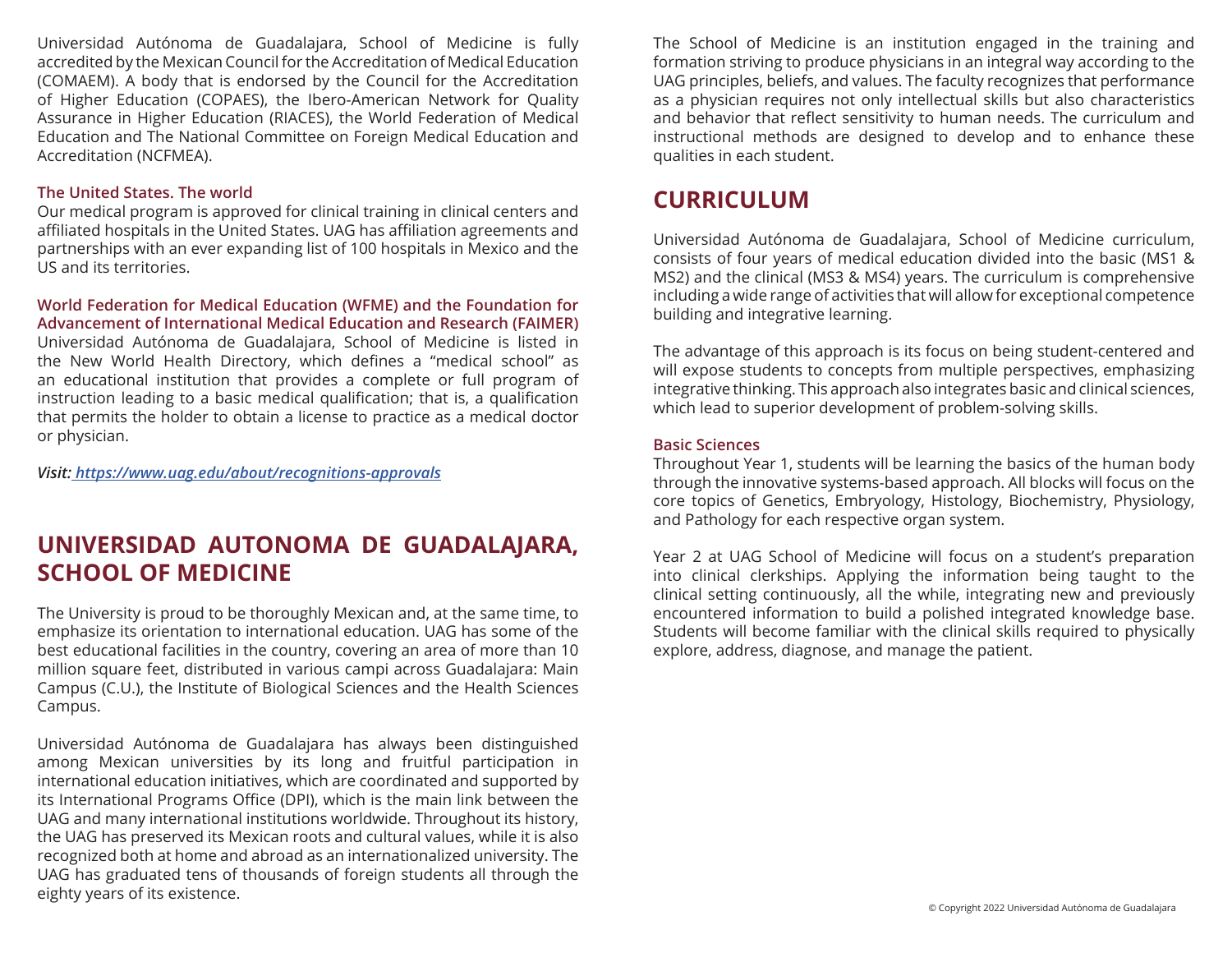

### **Clinical Sciences**

Third year clinical clerkships, consist of 48 weeks, with the purpose of teaching the medical student the fundamentals of clinical examination, evaluation, and care provision. During the clinical clerkships, the medical student will interact with actual patients, but their evaluation and recommendations will be reviewed and approved by more senior physicians.

The expectation is that the students will master the knowledge in successfully treating patients, but they are also expected to assume the physician's role. Third year clinical clerkships are limited to the core specialties that make up the basis of medicine, including:

- Family Medicine
- Internal Medicine
- Obstetrics & Gynecology
- Pediatrics
- **Surgery**
- Emergency Medicine
- Psychiatry & Neurology

The fourth year comprises one quarter of their medical education, consisting of an additional 48 weeks of elective clerkships. It is essential because it is the crucial time at which to solidify and broaden the foundations built in the first three years.

In addition, it has importance beyond immediate educational needs: It is the time to better understand residency options and enhance the student's opportunities for the transition to their post-graduate years.